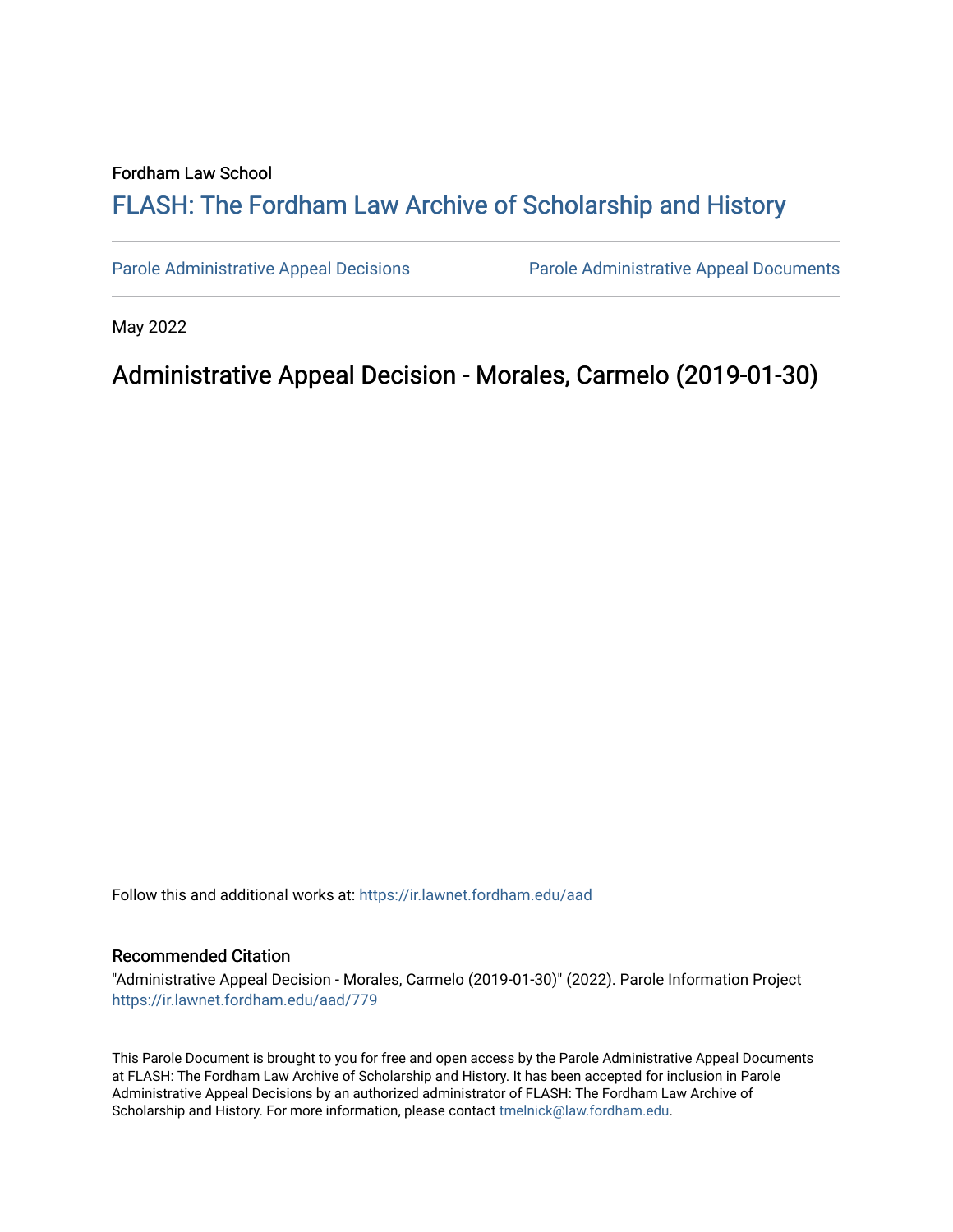# STATE OF NEW YORK- BOARD OF PAROLE

# *Administrative Appeal Decision Notice*

Inmate Name: Morales, Carmelo

**Facility:** Eastern Correctional Facility **Appeal Control** #: 0\$-172-18-B

Dept. **DIN#:** 78A2488

**NYSID No.:** 

Appearances: For the Board, the Appeals Unit For Appellant: Sarah Garvey-Potvin Esq.

Debevoise and Plimpton 919 Third Avenue New York, New York 10022

Board Member(s) who participated in appealed from decision: **Davis, Shapiro, Smith** 

Decision appealed from: 5/2018-Denial of discretionary release, with imposition of 12 month hold.

Pleadings considered: Brief on behalf of the appellant received on October 23, 2018. Statement of the Appeals Unit's Findings and Recommendation

Documents relied upon: Presentence Investigation Report, Parole Board Report, Interview Transcript, Parole Board Release Decision (Form 9026), COMPAS, TAP/Case Plan.

| <b>Final Determination:</b> The undersigned have determined that the decision from which this appeal was taken |  |
|----------------------------------------------------------------------------------------------------------------|--|
| be and the same is hereby                                                                                      |  |
| Affirmed Le Reversed for De Novo Interview __ Modified to<br>nmıssı                                            |  |
| Affirmed K Reversed for De Novo Interview Modified to                                                          |  |
| Commissioner                                                                                                   |  |
| Reversed for De Novo Interview __ Modified to<br>Affirmed                                                      |  |

# *If the Final Determination is at variance with Findings and Recommendation of Appeals Unit, written reasons for the Parole Board's determination must be annexed hereto.*

This Final Determination, the related Statement of the Appeals Unit's Findings and the separate findings of the Parole Board, if any, were mailed to the Inmate and the Inmate's Counsel, if any, on  $1/30/201\%$ Distribution: Appeals Unit- Inmate - Inmate's Counsel - Inst. Parole File - Central File

P-2002(B) (5/2011)